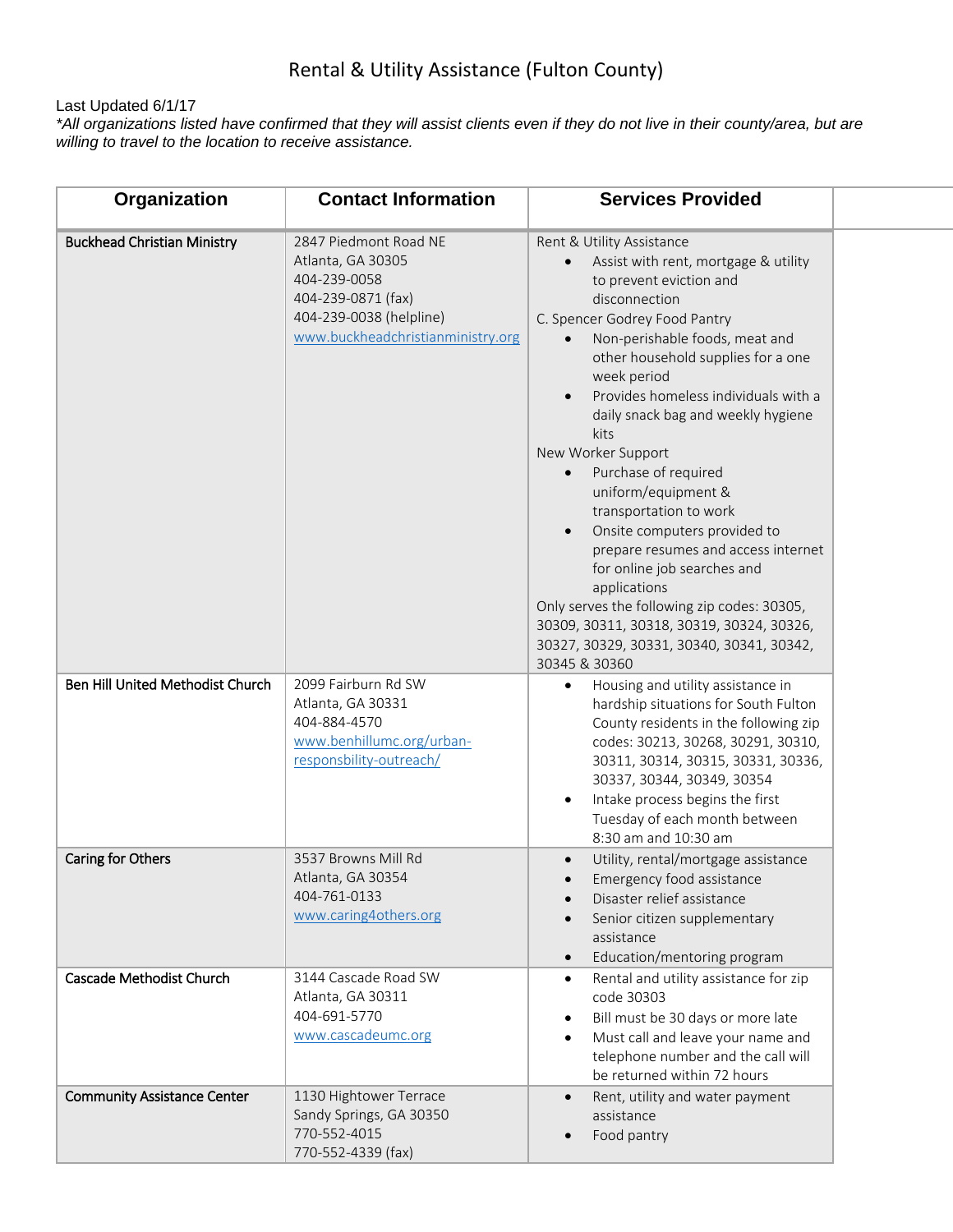|                                                                    | www.ourcac.org                                                                     | General clothing provision, includes<br>$\bullet$<br>baby clothing<br>Prescription expense assistance<br>$\bullet$<br>Eye glass and contact lenses<br>assistance<br>Additional languages spoken:<br>$\bullet$<br>Spanish<br>Only serves the following zip codes:<br>$\bullet$<br>30327, 30328, 30338, 30342, 30346<br>and 30350                                                                                                                                                                                                 |  |
|--------------------------------------------------------------------|------------------------------------------------------------------------------------|---------------------------------------------------------------------------------------------------------------------------------------------------------------------------------------------------------------------------------------------------------------------------------------------------------------------------------------------------------------------------------------------------------------------------------------------------------------------------------------------------------------------------------|--|
| <b>Decatur Area Emergency</b><br><b>Assistance Ministry (DEAM)</b> | 515 E Ponce de Leon Avenue<br>Decatur, GA 30030<br>404-373-2300<br>deamdecatur.org | Rent, mortgage, utility and water<br>$\bullet$<br>payment assistance<br>Food pantry<br>٠<br>Prescription expense assistance<br>Only serves zip codes: 30002, 30030,<br>30079, 30032, 30033, 30306, 30307,<br>30316, and 30317                                                                                                                                                                                                                                                                                                   |  |
| Division of Children & Family<br><b>Services</b>                   | 877-423-4746<br>www.compass.ga.gov                                                 | Food stamps, Medicaid and cash aid<br>$\bullet$                                                                                                                                                                                                                                                                                                                                                                                                                                                                                 |  |
| Dunwoody Baptist Church<br><b>Benevolence Assistance Ministry</b>  | 1445 Mount Vernon Road<br>Atlanta, GA 30338<br>770-280-1200<br>www.dbc.org         | Rent, utility and water assistance<br>$\bullet$<br>payment<br>Food pantry, job information, career<br>counseling, and counseling<br>Only services the following zip<br>codes: 30328, 30338, 30340, 30341,<br>30346, 30350, 30360                                                                                                                                                                                                                                                                                                |  |
| Fulton/Atlanta Community Action                                    | 1690 Chantilly Drive, NE<br>Atlanta, GA 30324<br>404-320-0166<br>facaa.org         | Rent, mortgage, utility and water assistance<br>General clothing provision at thrift shop<br>Children/baby clothing<br>$\bullet$<br>Adult clothing/work clothing<br>$\bullet$<br>Prescription expense assistance<br>Monthly food pantry                                                                                                                                                                                                                                                                                         |  |
| Hosea Feed the Hungry                                              | 1035 Donnelly Avenue, SW<br>Atlanta, GA 30310<br>404-755-3353<br>4hosea.org        | <b>Homeless Prevention</b><br>Provide services to working families<br>and individuals by assisting with<br>rent, mortgage and utility assistance<br>Case managers assess family needs<br>to understand which resources best<br>meet their needs<br>Assist with medical prescriptions,<br>٠<br>funeral expenses, and transportation<br>cost for individuals to get to work<br>and take children to school<br>The Day Center<br>Provide groceries, baby products, clothing,<br>toiletries and case management for<br>participants |  |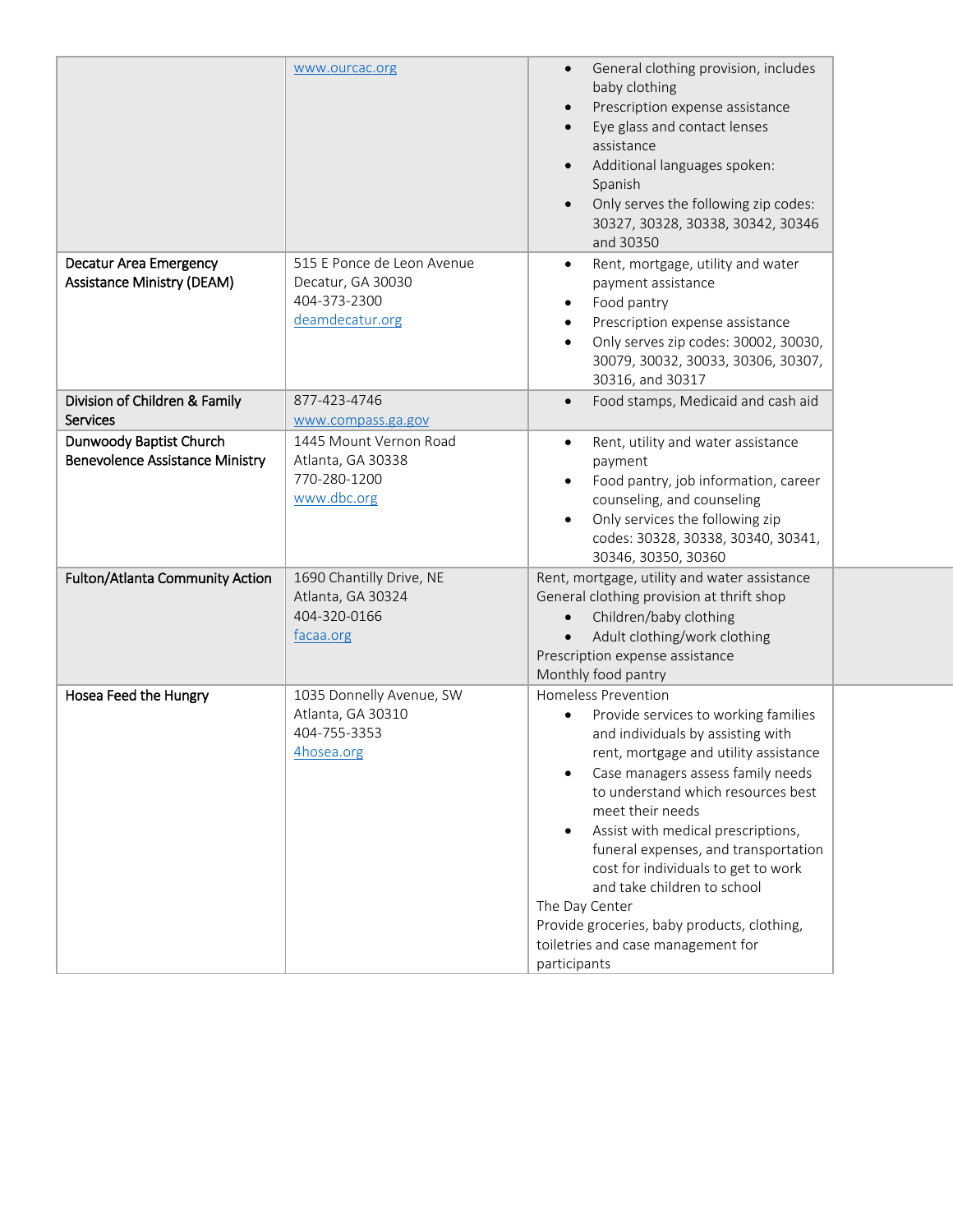| Living Room<br>Ponce De Leon Center | 341 Ponce de Leon Avenue, Room<br>438<br>Atlanta, GA 30308<br>404-616-6332 (main client number)<br>404-939-8885 (client assistant)<br>404-616-8605 (fax)<br>www.livingroomatl.org | Rent, mortgage payment assistance<br>$\bullet$<br>to HIV/AIDS affected individuals or<br>families<br>Gas and utility service payment<br>$\bullet$<br>assistance to HIV/AIDS affected<br>individuals or families<br>Assist HIV/AIDS affected individuals<br>or families find stable and affordable<br>housing<br>Agency will pay for emergency<br>housing for homeless individuals<br>who are sick and unable to reside in<br>shelters due to HIV/AIDs<br>Additional languages spoken:<br>Spanish                                                                                                                                                                                                                                                                                                                                               |
|-------------------------------------|-----------------------------------------------------------------------------------------------------------------------------------------------------------------------------------|------------------------------------------------------------------------------------------------------------------------------------------------------------------------------------------------------------------------------------------------------------------------------------------------------------------------------------------------------------------------------------------------------------------------------------------------------------------------------------------------------------------------------------------------------------------------------------------------------------------------------------------------------------------------------------------------------------------------------------------------------------------------------------------------------------------------------------------------|
| Midtown Assistance Center           | 30 Porter Place, NE<br>Atlanta, GA 30308<br>404-681-5777<br>www.midtownassistancectr.org                                                                                          | Rental or utility assistance<br>Financial assistance is a once in a life<br>time<br>Participants must be employed or<br>recently unemployed (within 6<br>months)<br>Address where rent/utility is being<br>$\bullet$<br>paid must be the primary resident<br>Must have a singed legal ease<br>$\bullet$<br>Must have six months of rental<br>$\bullet$<br>history at residence<br>Landlord must registered with the<br>GA Secretary of State<br>Client must verify they have the<br>capacity to pay future rent or<br>utilities after assistance<br>Cannot assist with rent in<br>government subsidized housing<br>(Atlanta Housing Authority or<br>Section 8)<br>Client is expected to pay as much as<br>possible toward the rent or utility bill<br>Only serves the following zip codes: 30303,<br>30308, 30309, 30312, 30313, 30314 & 30315 |
| North Fulton Community Charities    | 11270 Elkins Road<br>Roswell, GA 30076<br>770-640-0399<br>www.nfcchelp.org                                                                                                        | Direct aid for rent, utilities, medical,<br>$\bullet$<br>transportation and other basic needs<br>on an emergency basis<br>Non-perishable food, bread, bakery<br>goods, produce and other fresh or<br>frozen items<br>Toiletries, paper goods and cleaning<br>products<br>Government Benefits Screening<br>Food Stamps, Medical, WIC and<br>Subsidized child care                                                                                                                                                                                                                                                                                                                                                                                                                                                                               |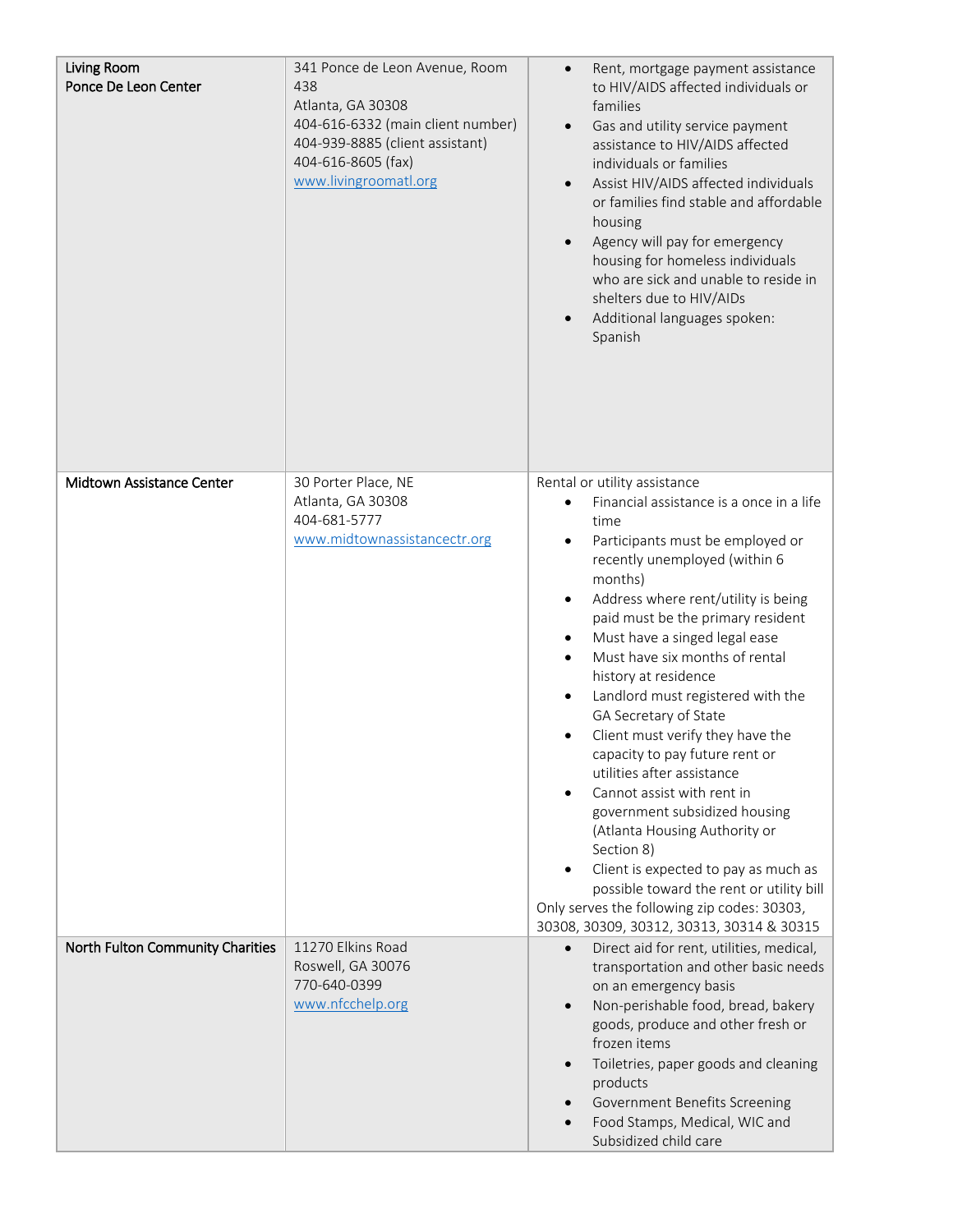|                                                 |                                                                                                                                      | Only serves the following zip codes:<br>30004, 30005, 30009, 30022, 30075,<br>30076 and 30097                                                                                                                                                                                                                                                                                                                                                                                                                                                                                                                                                                                                                                                                                                                                                                                                                                                                                                                                                                                                        |
|-------------------------------------------------|--------------------------------------------------------------------------------------------------------------------------------------|------------------------------------------------------------------------------------------------------------------------------------------------------------------------------------------------------------------------------------------------------------------------------------------------------------------------------------------------------------------------------------------------------------------------------------------------------------------------------------------------------------------------------------------------------------------------------------------------------------------------------------------------------------------------------------------------------------------------------------------------------------------------------------------------------------------------------------------------------------------------------------------------------------------------------------------------------------------------------------------------------------------------------------------------------------------------------------------------------|
| Partnership Against Domestic<br>Violence (PADV) | P.O. Box 170225<br>Atlanta, GA 30317<br>404-870-9627 (main line)<br>404-873-1766 (Crisis Line)<br>404-870-9611 (fax)<br>www.padv.org | Homelessness Prevention & Rapid Re-Housing<br>Program<br>Assist with rent, water, and utility<br>٠<br>payment assistance<br>Provides financial assistance and<br>$\bullet$<br>services to prevent individuals and<br>families from becoming homeless<br>For those individuals and families that are<br>experiencing homelessness, programs works<br>to rehouse and stabilize those families                                                                                                                                                                                                                                                                                                                                                                                                                                                                                                                                                                                                                                                                                                          |
| Partnership for Community Action                | 3597 Covington Hwy<br>Decatur, GA 30032<br>404-537-4300<br>www.pcaction.org                                                          | Low-income energy assistance<br>Provides assistance with utilities<br>beginning November 2015                                                                                                                                                                                                                                                                                                                                                                                                                                                                                                                                                                                                                                                                                                                                                                                                                                                                                                                                                                                                        |
| <b>American Red Cross</b>                       | 1955 Monroe Drive<br>Atlanta, GA 30324<br>404-876-3302<br>www.redcross.org/mo2                                                       | Disaster Response<br>Meets the immediate, disaster-<br>caused needs families have for<br>emergency shelter, food, health and<br>mental health services<br>Handle inquiries from concerned<br>family members outside the disaster<br>area<br>Help individuals/families affected by<br>disaster to access other resources<br>Register as Safe & Well<br>Register on Red Cross website from<br>a list of standard messages to<br>communicate with family members<br>to inform of your well-being<br>Disaster Preparedness Education & Products<br>Education on how to protect your<br>home and loved ones by making a<br>plan, learn about hazards, assemble<br>disaster kit, and learn what to do<br>when disaster strikes<br>Lifesaving Training & Products<br>First aid, CPR, and AED programs<br>give people the confidence to<br>respond in an emergency with skills<br>that can save a life.<br>Lifeguard training<br>٠<br>Training for workplace and the<br>community on how to prepare for<br>emergency and disasters<br>Emergency Communication Service for<br>Military Members & the Families |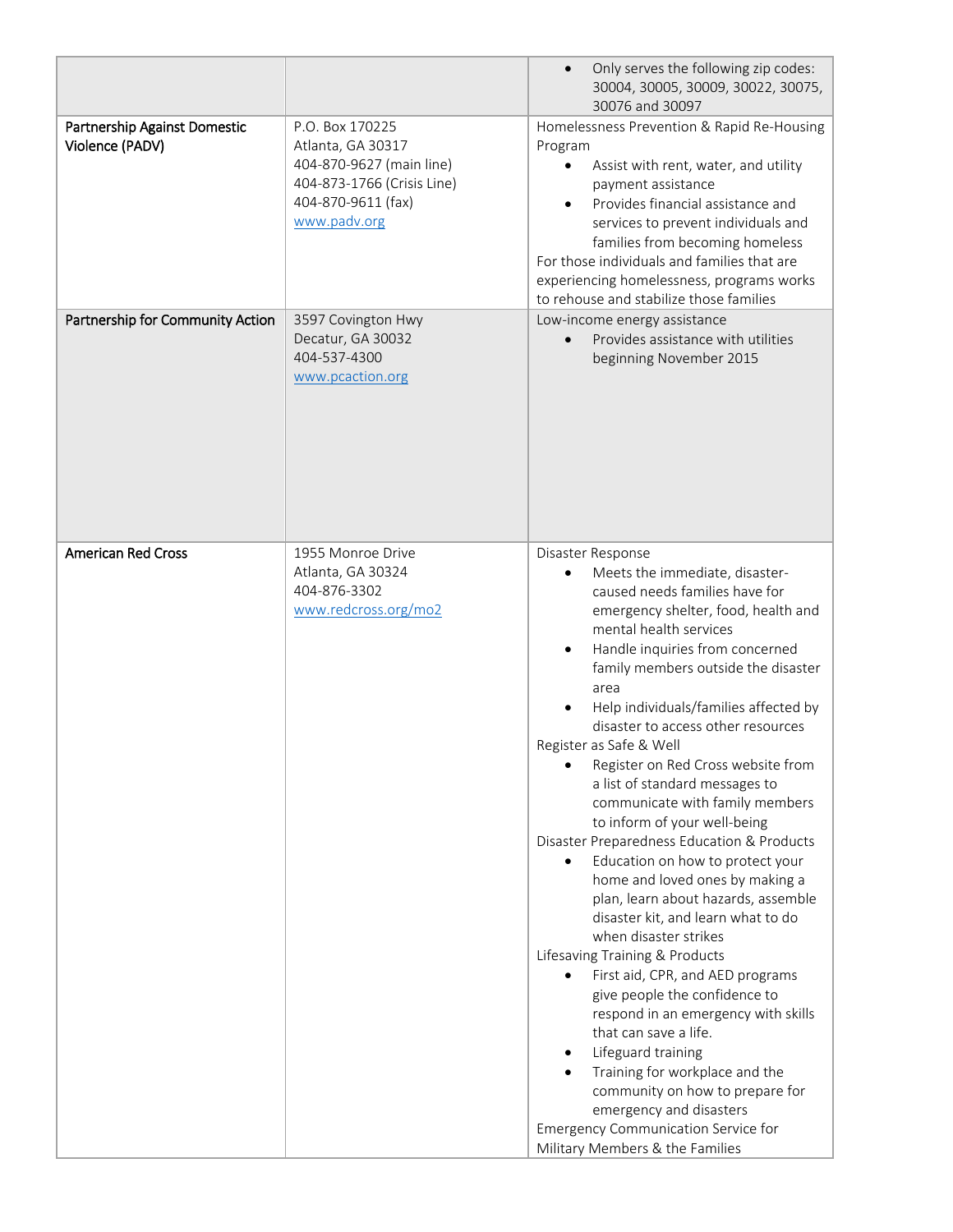| St. Martin-in-the-Fields<br><b>Emergency Assistance Fund</b> | 3550 Broad St<br>Chamblee, GA 30341<br>770-455-3358<br>www.stmartins.org/emergency-<br>assistance | Allows military members stationed<br>throughout the world to send<br>messages to loved ones back home<br>during an emergency<br>Communication is delivered around<br>the clock 365 days a year<br>Helps with funds for utilities, rent,<br>transportation (MARTA cards), medications,<br>and other miscellaneous expenses. Also<br>provide \$25 vouchers for clothes and<br>household goods.<br>Serves zip codes 30319 and 30341                                                                                                                                                                                                                                                                                                                                                                                                                                                   |
|--------------------------------------------------------------|---------------------------------------------------------------------------------------------------|------------------------------------------------------------------------------------------------------------------------------------------------------------------------------------------------------------------------------------------------------------------------------------------------------------------------------------------------------------------------------------------------------------------------------------------------------------------------------------------------------------------------------------------------------------------------------------------------------------------------------------------------------------------------------------------------------------------------------------------------------------------------------------------------------------------------------------------------------------------------------------|
| The Salvation Army                                           | 967 Dewey St<br>Atlanta, GA 30310<br>404-486-2731 (main line)                                     | Project Share<br>Assists the elderly, disabled,<br>unemployed, the sick and others                                                                                                                                                                                                                                                                                                                                                                                                                                                                                                                                                                                                                                                                                                                                                                                                 |
|                                                              | 404-486-2710 (financial assist. line)<br>404-486-2737 (fax)<br>www.salvationarmygeorgia.org       | experiencing financial hardship with<br>food, housing, medical care and<br>utility assistance<br><b>Emergency Service Centers</b><br>Provides emergency and life-<br>sustaining assistance with food,<br>clothing, rent/mortgage, utilities,<br>school supplies and furniture to<br>individuals and families facing<br>financial crisis<br>Anti-Trafficking Efforts<br>Haven ATL serves women who have<br>$\bullet$<br>fallen victim to commercial sexual<br>exploitation in Metro Atlanta<br>through prevention, education, case<br>management and outreach<br>Assist with outreach, job training and<br>education<br>Offers group therapy and trauma<br>focused counseling services<br>Project Hope<br>Assists individuals and families that<br>have been overwhelmed by illness, a<br>house fire, layoff, or other verifiable<br>catastrophic event<br><b>Disaster Services</b> |